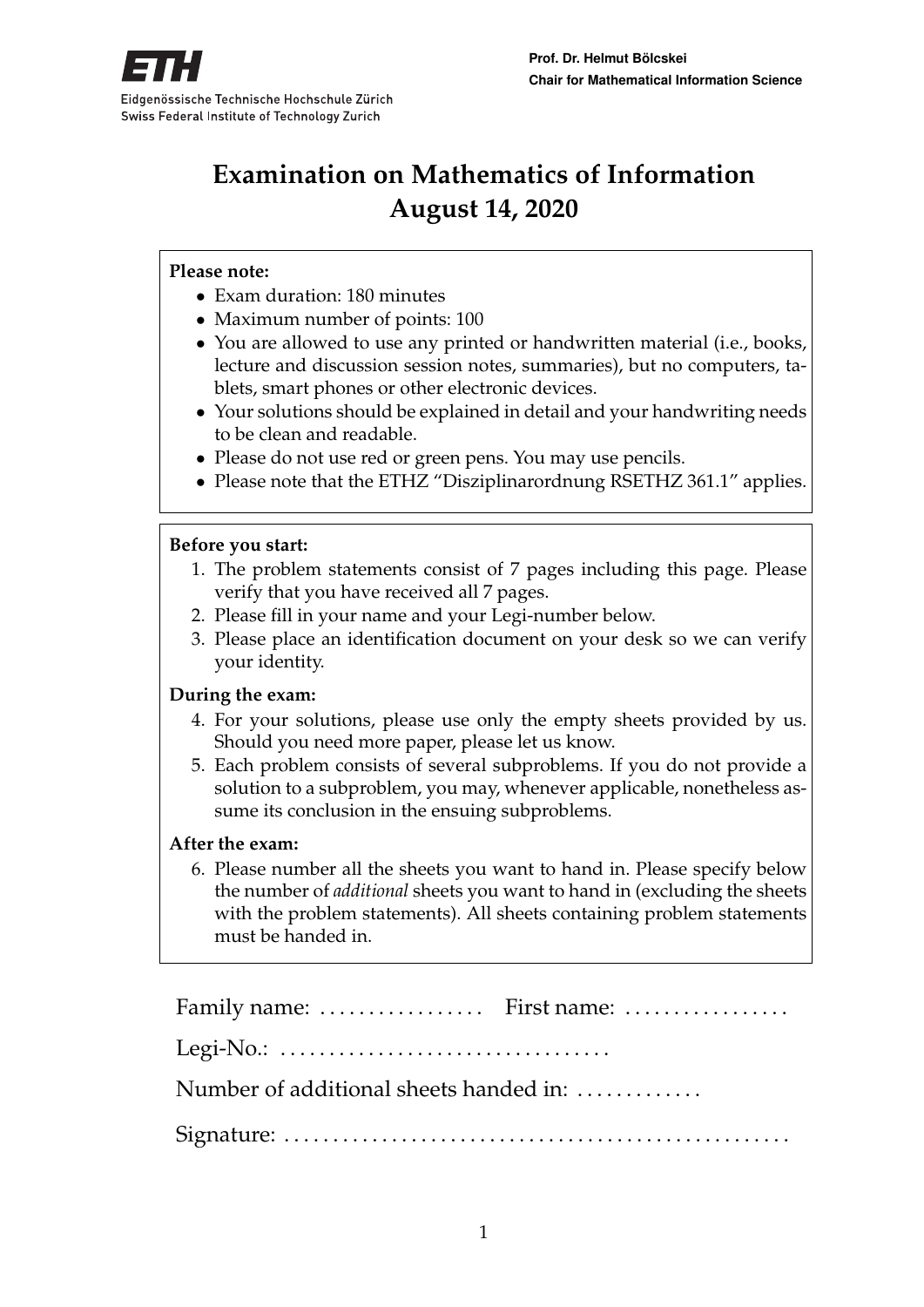Let  $\{g_k\}_{k=1}^N$  and  $\{h_j\}_{j=1}^N$  be orthonormal bases for  $\mathbb{C}^N$ , and let  $\mathcal P$  be a probability distribution on  $[N] := \{1, 2, \ldots, N\}$  such that

$$
p_n := \mathbb{P}_{t \sim \mathcal{P}}(t = n) > 0, \quad \text{for all } n \in [N],
$$

but otherwise arbitrary, where t denotes a random variable taking values in  $[N]$ . Furthermore, set

$$
\tilde{\mu}_j := \max_{k \in [N]} |\langle g_k, h_j \rangle|, \quad \text{for } j \in [N],
$$

and

$$
\kappa \vcentcolon= \max_{j \in [N]} p_j^{-1} \tilde{\mu}_j^2.
$$

For a set of scalar or vector quantities  $u_j$  indexed by  $j \in [N]$ , we write  $u_{\boldsymbol{t}}$  for the random variable taking on the value  $u_n$  on the event  $\{t = n\}$ , for each  $n \in [N]$ .

(a) Define a probability distribution  $\widetilde{\mathcal{P}}$  on [N] according to

$$
\mathbb{P}_{t\sim\widetilde{\mathcal{P}}}(t=n)=\frac{\widetilde{\mu}_n^2}{\widetilde{\mu}_1^2+\cdots+\widetilde{\mu}_N^2}, \quad \text{for } n\in[N].
$$

- (i) Show that  $\sum_{j=1}^{N} \tilde{\mu}_j^2 \geq 1$ .
- (ii) Show that  $\kappa^{-1} \leq \mathbb{E}_{t \sim \widetilde{\mathcal{P}}}\left[ p_t \tilde{\mu}_t^{-2} \right]$ .
- (iii) Use the inequality in (a)(ii) to show that  $\kappa \ge \sum_{j=1}^N \tilde{\mu}_j^2$ , with equality if and only if  $P = \widetilde{P}$ .
- (b) Now, let  $t_1$ , ...,  $t_m$  be independent samples drawn from the distribution  $P$  and define a random matrix  $A\in \mathbb{C}^{m\times N}$  according to  $A_{\ell k}=(mp_{\bm t_{\ell}})^{-\frac{1}{2}}\langle g_k,h_{\bm t_{\ell}}\rangle$ , for  $\ell\in$ [m],  $k \in [N]$ . Furthermore, let  $x \in \mathbb{C}^N$  be an arbitrary *s*-sparse vector with  $||x||_2 =$ 1 and, for  $\ell \in [m]$ , define

$$
X_{\ell} = |\langle x, Y_{\ell} \rangle|^2 - \frac{1}{m},
$$

where  $Y_\ell = (\overline A_{\ell 1}\, \overline A_{\ell 2}\, \cdots \, \overline A_{\ell N})$  is the complex conjugate of the  $\ell^{\rm th}$  row of  $A.$ 

- (i) Show that  $\mathbb{E}[X_\ell] = 0$ ,  $|X_\ell| \leq sm^{-1}\kappa$ , and  $\mathbb{E}[|X_\ell|^2] \leq sm^{-2}\kappa$ .
- (ii) Use Bernstein's inequality together with the results of part (b)(i) to establish

$$
\mathbb{P}\left(\left|\|Ax\|_2^2 - 1\right| \ge t\right) \le 2\exp\left(-\frac{3t^2m}{8s\kappa}\right), \quad \text{for } t \in (0,1).
$$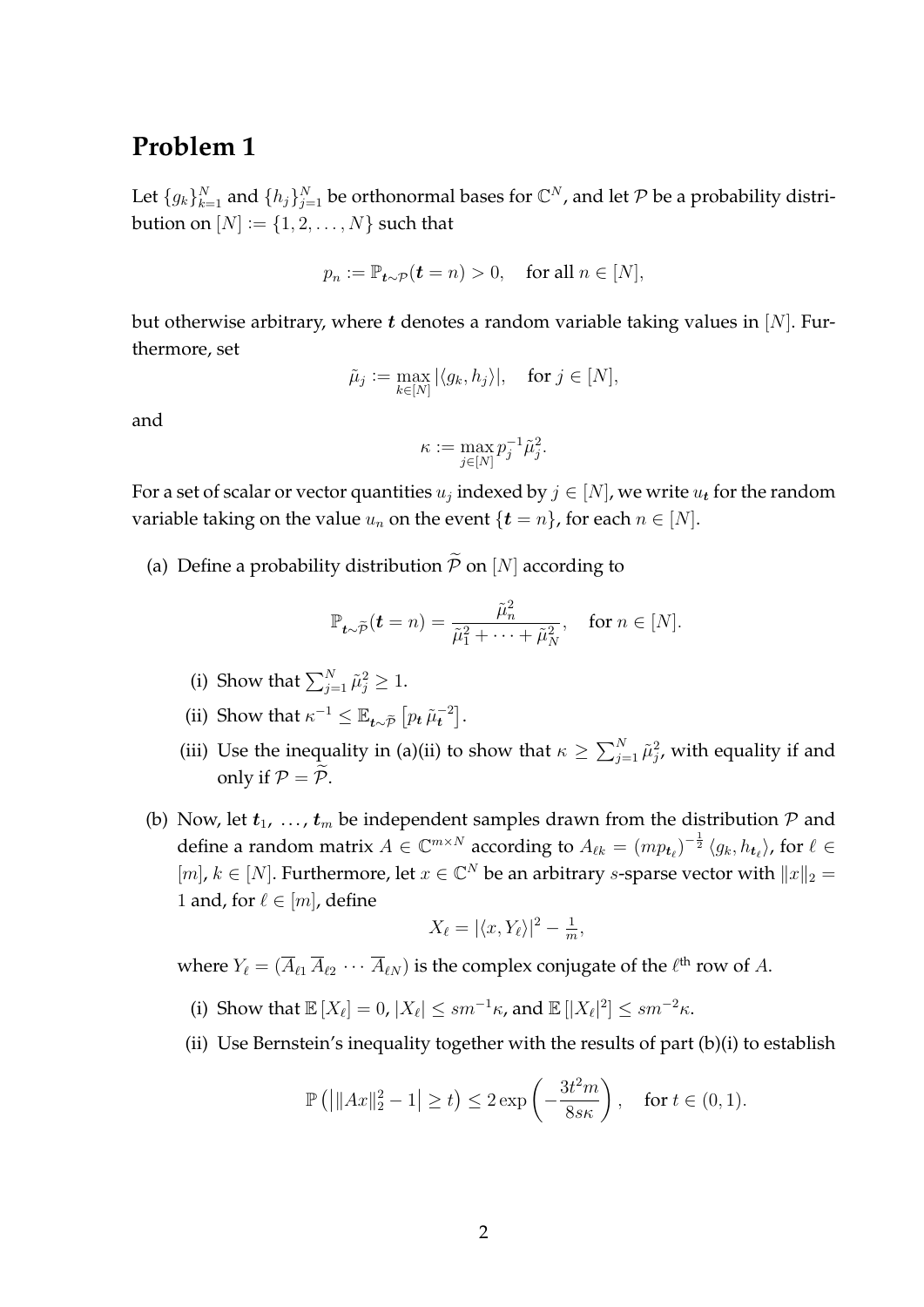In this problem you may use—without proof—the following form of the Hölder inequality:

$$
|\langle x, y \rangle| \le ||x||_1 ||y||_{\infty}, \text{ for all } x, y \in \mathbb{C}^N,
$$

where  $\langle \cdot, \cdot \rangle$  denotes the standard inner product on  $\mathbb{C}^N$ .

For a vector  $u \in \mathbb{C}^N$ , a matrix  $B \in \mathbb{C}^{m \times N}$ , and a set  $S \subset \{1, \ldots, N\}$ , we define  $u_S \in \mathbb{C}^{|S|}$  to be the vector obtained from u by keeping only the entries indexed by S, and similarly, we define  $B_S \in \mathbb{C}^{m \times |S|}$  to be the matrix obtained from  $B$  by keeping only the columns indexed by S. We write  $\text{im}(B)$  and  $\text{ker}(B)$  for the column span and the nullspace of  $B$ , respectively. We additionally define the complex sign of  $u$  as the vector  $sgn(u) \in \mathbb{C}^N$  given by

$$
(\operatorname{sgn}(u))_k = \begin{cases} u_k/|u_k|, & \text{if } u_k \neq 0 \\ 0, & \text{else} \end{cases}
$$

.

In the remainder of the problem we fix an  $x \in \mathbb{C}^N \setminus \{0\}$ , let  $S = \{k \in [N] : x_k \neq 0\}$  be its support, and define  $\overline{S} = \{1,\ldots,N\}\!\setminus\! S.$  We also fix a matrix  $A\in{\mathbb C}^{m\times N}$  with columns  $\bm{a}_1,\bm{a}_2,\ldots,\bm{a}_N\in\mathbb{C}^m$ , assume that  $A_S^{\sf H}A_S\in\mathbb{C}^{|S|\times |S|}$  is invertible (where  $A_S^{\sf H}$  denotes the Hermitian transpose of  $A<sub>S</sub>$ ), and denote

$$
\alpha := \left\| \left( A_S^{\mathsf{H}} A_S \right)^{-1} \right\|_2 \cdot \max_{k \in \overline{S}} \left\| A_S^{\mathsf{H}} \mathbf{a}_k \right\|_2,
$$

where  $\|\cdot\|_2$  in the first factor denotes the matrix operator norm with respect to the  $\ell^2$ -norm on  $\mathbb{C}^{|S|}$ , i.e.,

$$
\left\| \left( A_S^{\mathsf{H}} A_S \right)^{-1} \right\|_2 := \max_{\substack{u \in \mathbb{C}^{|S|} \\ \|u\|_2 \le 1}} \left\| \left( A_S^{\mathsf{H}} A_S \right)^{-1} u \right\|_2.
$$

(a) Let  $v \in \mathbb{C}^N$  be arbitrary and write  $z = x - v$ .

- (i) Show that  $||x||_1 = \langle x, \text{sgn}(x) \rangle$ .
- (ii) Establish

$$
||x||_1 \le ||z||_1 - ||v_{\overline{S}}||_1 + |\langle v, \text{sgn}(x) \rangle|.
$$

[Hint: Use  $||sgn(x_S)||_{\infty} = 1$  and  $||v_{\overline{S}}||_1 = ||z_{\overline{S}}||_1$ .]

- (b) Let  $v \in \text{ker}(A)$  be arbitrary.
	- (i) Show that  $A_S v_S + A_{\overline{S}} v_{\overline{S}} = 0$ .
	- (ii) Establish  $||v_S||_2 \le \alpha ||v_{\overline{S}}||_1$ .

[Hint: Note that  $v_S = (A_S^H A_S)^{-1} A_S^H A_S v_S$  and  $A_{\overline{S}} v_{\overline{S}} = \sum_{k \in \overline{S}} a_k v_k$ .]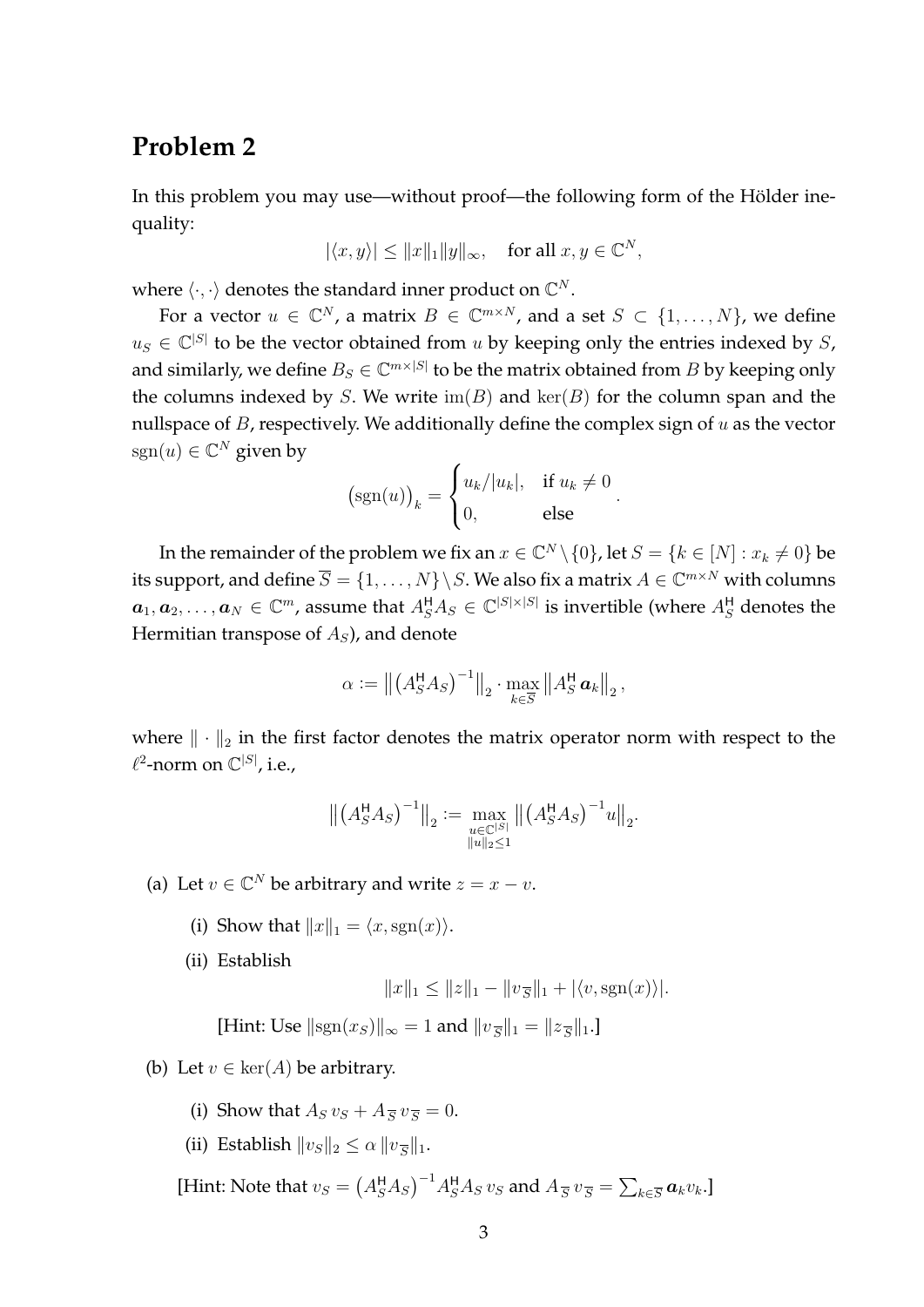(c) Next, suppose that  $v \in \text{ker}(A)$  and  $u \in \text{im}(A^H)$ . Show that

 $|\langle v, \text{sgn}(x) \rangle| \le ||u_S - \text{sgn}(x_S)||_2 ||v_S||_2 + ||u_{\overline{S}}||_{\infty} ||v_{\overline{S}}||_1.$ 

[Hint: Recall that  $\text{im}(A^{\mathsf{H}}) = (\text{ker}(A))^{\perp}$ .]

(d) Suppose that there exists a  $u \in \text{im}(A^H)$  satisfying the following condition:

$$
\alpha \|u_S - \text{sgn}(x_S)\|_2 + \|u_{\overline{S}}\|_{\infty} < 1.
$$

(i) Use the results of parts (b) and (c) to show that

$$
|\langle v, \text{sgn}(x) \rangle| < ||v_{\overline{S}}||_1, \quad \text{for all } v \in \text{ker}(A) \setminus \{0\}.
$$

(ii) Use (a)(ii) and (d)(i) to show that x is the unique solution to the following optimization problem:

$$
\min_{z \in \mathbb{C}^N} ||z||_1 \quad \text{subject to} \quad Az = Ax.
$$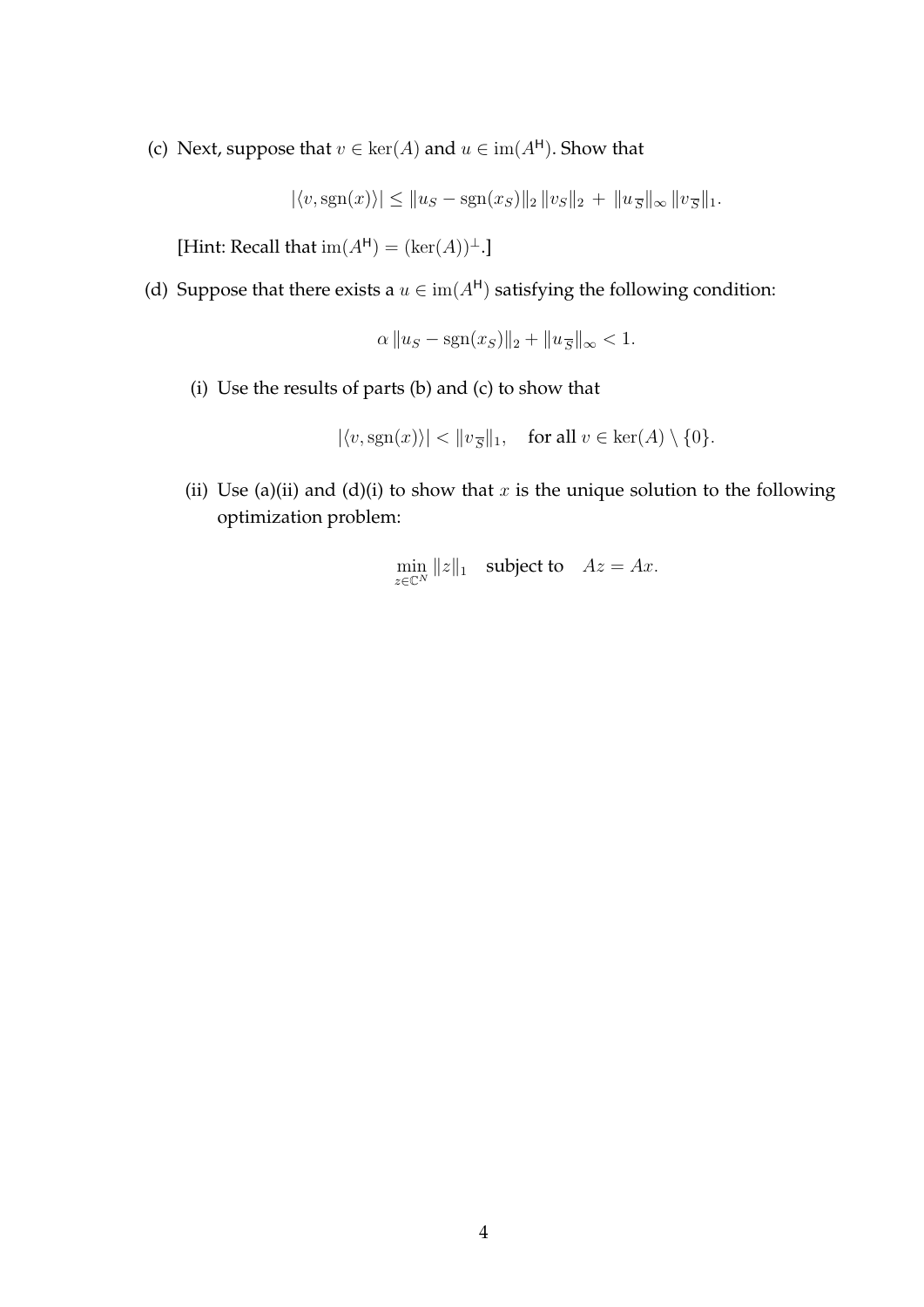We consider a class  $\mathcal F$  of functions  $f\colon\mathbb R^d\to\mathbb R$  that are b-uniformly bounded, i.e.,

$$
||f||_{\infty} \leq b, \quad \forall f \in \mathcal{F}.
$$

Given an integer  $n \geq 1$ , recall the definition of empirical Rademacher complexity

$$
\mathcal{R}_n\left(\mathcal{F}\left(x_1^n\right)/n\right) \coloneqq \frac{1}{n} \mathbb{E}_{\varepsilon}\left[\sup_{f \in \mathcal{F}} \left|\sum_{i=1}^n \varepsilon_i f(x_i)\right|\right],
$$

where  $x_1^n := \{x_1, \ldots, x_n\}$  with  $x_i \in \mathbb{R}^d$ ,  $i = 1, \ldots, n$ , is fixed and  $\{\varepsilon_i\}_{i=1}^n$  is a sequence of Rademacher random variables, i.e.,  $\varepsilon_i$  takes the values +1 and -1 equiprobably, for  $i = 1, \ldots, n$ . The Rademacher complexity is then defined as

$$
\mathcal{R}_n(\mathcal{F}) \coloneqq \mathbb{E}_X\left[\mathcal{R}_n(\mathcal{F}(X_1^n)/n)\right],
$$

where  $X_1^n := \{X_1, \ldots, X_n\}$  and the  $X_i$  are i.i.d. random variables, for  $i = 1, \ldots, n$ .

(a) Show that

$$
\mathcal{R}_n(\mathcal{F}) \leq \mathcal{R}_n(\mathcal{F}(X_1^n)/n) + \sqrt{\frac{2b^2\log(1/\delta)}{n}},
$$

with probability at least  $1 - \delta$ .

*Hint: Show that the empirical Rademacher complexity satisfies the bounded difference property and use the one sided bounded difference inequality (provided in the handout).*

(b) Consider now two general classes of functions,  $\mathcal{F}_1$  and  $\mathcal{F}_2$ , and define

$$
\mathcal{F}_{|\cdot|} \coloneqq \{ |f_1 - f_2| \mid f_1 \in \mathcal{F}_1 \text{ and } f_2 \in \mathcal{F}_2 \}.
$$

Derive the following bound:

$$
\mathcal{R}_n\left(\mathcal{F}_{|\cdot|}\left(x_1^n\right)/n\right) \leq 2\,\mathcal{R}_n\left(\mathcal{F}_1\left(x_1^n\right)/n\right) + 2\,\mathcal{R}_n\left(\mathcal{F}_2\left(x_1^n\right)/n\right). \tag{1}
$$

*Hint: Use the Ledoux-Talagrand contraction lemma provided in the handout.*

(c) Define  $\mathcal{F}_{\text{max}} := \{f: x \mapsto \max\{f_1(x), f_2(x)\} \mid f_1 \in \mathcal{F}_1, f_2 \in \mathcal{F}_2\}$ . Using (1), derive the following upper bound

$$
\mathcal{R}_n\left(\mathcal{F}_{\max}\left(x_1^n\right)/n\right)\leq\frac{3}{2}\left(\mathcal{R}_n\left(\mathcal{F}_1\left(x_1^n\right)/n\right)+\mathcal{R}_n\left(\mathcal{F}_2\left(x_1^n\right)/n\right)\right).
$$

*Hint:* First prove that  $\max\{a, b\} = \frac{|a-b|+a+b}{2}$  $\frac{a+b}{2}$  for all  $a, b \in \mathbb{R}$ .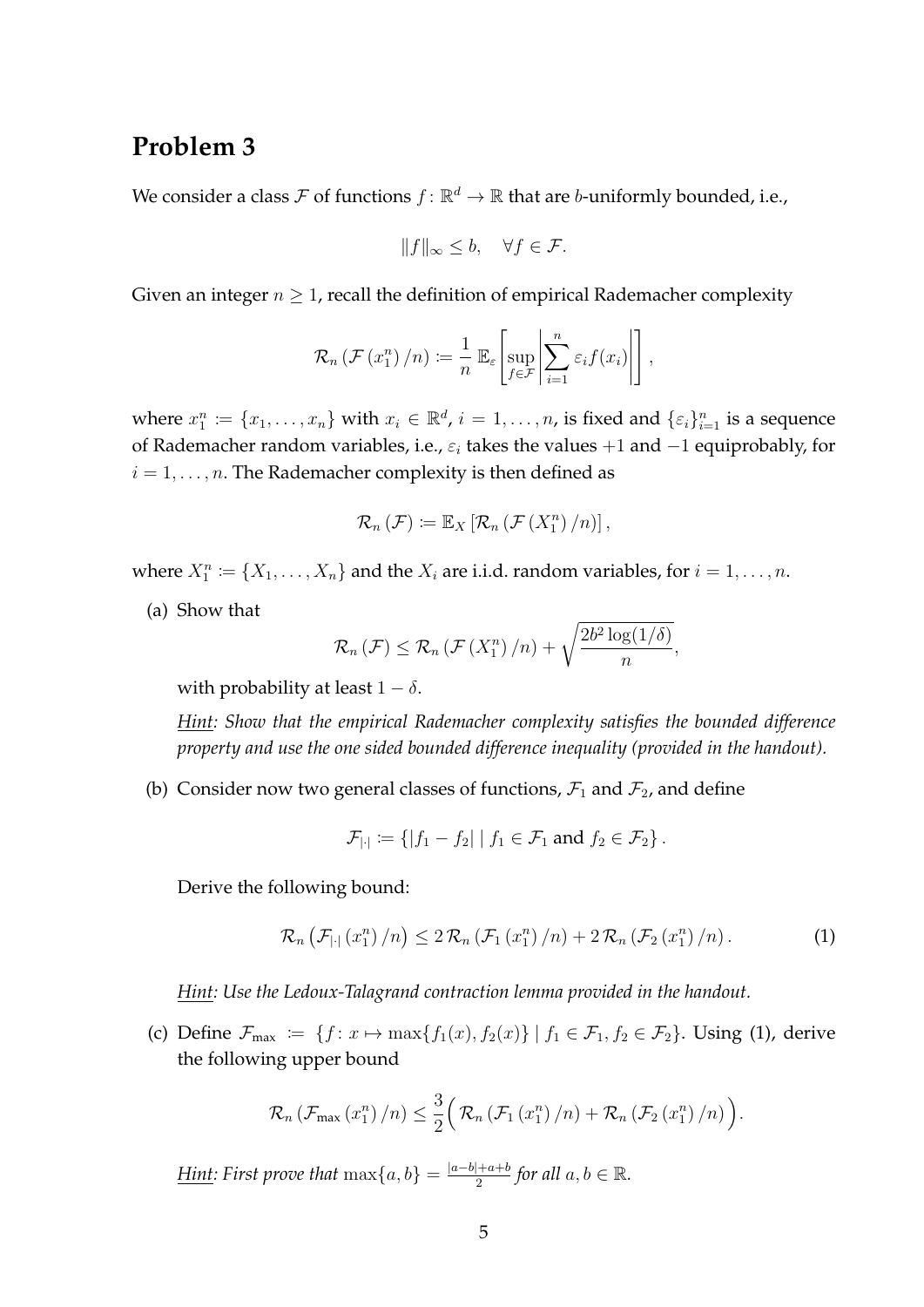In the last discussion session, we used, without providing a proof, a relation between the metric entropy of a uniformly bounded class of functions and its VC dimension, in the case where the latter is finite. The present problem is concerned with a slightly weaker version of this result.

Namely, given a general set  $\mathcal{X}$ , we consider a class of subsets of  $\mathcal{X}$ , denoted by  $\mathcal{S}$ , and we assume that the corresponding class of indicator functions  $\mathcal{F}_{\mathcal{S}} := \{ \mathbb{1}_S \mid S \in$ δ} has finite VC dimension *ν*. Given a probability measure  $Q$  on  $X$ , we consider the distance associated with the  $L_1(\mathbb{Q})$ -norm on  $\mathcal{F}_{\mathcal{S}}$ , i.e., the distance that assigns to  $\mathbb{1}_{S_1} \in$  $\mathcal{F}_{\mathcal{S}}$  and  $\mathbb{1}_{S_2} \in \mathcal{F}_{\mathcal{S}}$  the value

$$
\|\mathbb{1}_{S_1} - \mathbb{1}_{S_2}\|_{L_1(\mathbb{Q})} \coloneqq \mathbb{E}_{X \sim \mathbb{Q}}\left[\left|\mathbb{1}_{S_1}(X) - \mathbb{1}_{S_2}(X)\right|\right].
$$

The aim of this problem is to prove that  $\mathcal{F}_{\mathcal{S}}$  has metric entropy  $N(\delta; \mathcal{F}_{\mathcal{S}}, L_1(\mathbb{Q}))$  satisfying

$$
N(\delta; \mathcal{F}_{\mathcal{S}}, L_1(\mathbb{Q})) \le (2\nu)^{2\nu - 1} \left(\frac{3}{\delta}\right)^{2\nu}.
$$
 (2)

In order to establish (2), we fix  $\delta > 0$  and take  $\{\mathbb{1}_{S_1}, \ldots, \mathbb{1}_{S_M}\}$  to be a maximal  $\delta$ -packing of size *M* of  $\mathcal{F}_{\mathcal{S}}$  in the  $L_1(\mathbb{Q})$ -norm, that is

$$
\|\mathbb{1}_{S_i} - \mathbb{1}_{S_j}\|_{L_1(\mathbb{Q})} > \delta, \quad \forall i \neq j.
$$

We assume in what follows that  $\nu \geq 2$  and  $\delta$  is small enough for

$$
3\log(M) > \delta(\nu + 1)
$$
 (3)

to hold.

(a) Prove that the metric entropy  $N(\delta; \mathcal{F}_{\mathcal{S}}, L_1(\mathbb{Q}))$  is upper-bounded according to

$$
N(\delta; \mathcal{F}_{\mathcal{S}}, L_1(\mathbb{Q})) \leq M.
$$

(b) Given two distinct sets  $S_i$  and  $S_j$ , we define their symmetric difference as

$$
S_i \triangle S_j \coloneqq (S_i \cup S_j) \setminus (S_i \cap S_j).
$$

Show that a random variable  $X$  drawn from  $\mathbb Q$  satisfies

$$
\mathbb{P}[X \notin (S_i \triangle S_j)] < 1 - \delta.
$$

*Hint:* Note that  $\mathbb{1}_{S_i \triangle S_j}(\cdot) = |\mathbb{1}_{S_i}(\cdot) - \mathbb{1}_{S_j}(\cdot)|$ .